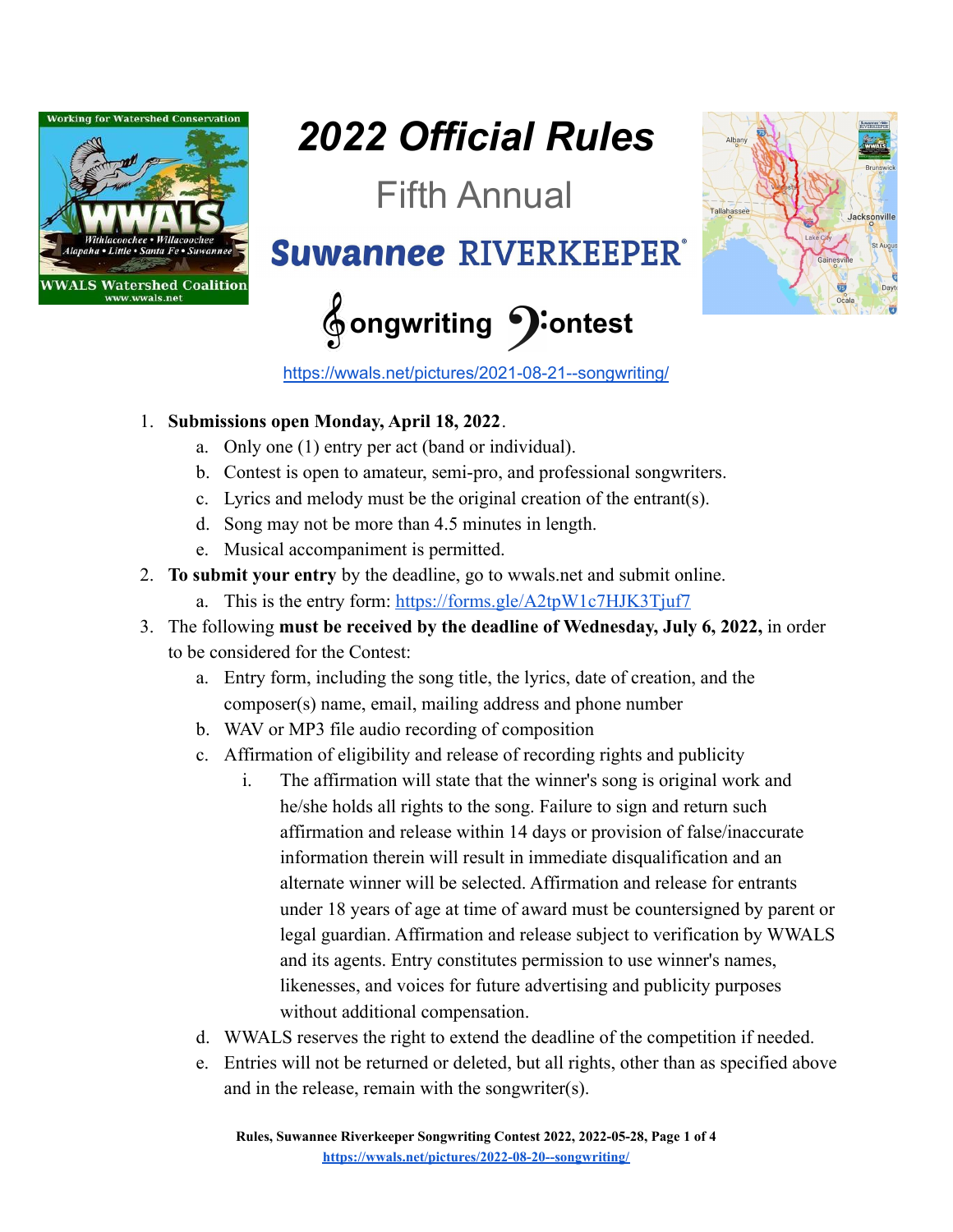- 4. **Once the submissions are received,** the WWALS Songwriting Contest Committee (Committee) will vet them for minimal criteria (see #5) and post them for public online voting.
- 5. **Once the online voting is completed,** the Committee will select finalists from the entrants using criteria including:
	- a. The song must be about one or more of the Suwannee or its tributaries the Little, Black, or Gopher, the Withlacoochee or its tributaries the Little or New, the Alapaha or its tributaries the Alapahoochee, Willacoochee, Little, Alapaha, or Dead, or other Rivers, creeks, springs, sinks, swamps, or ponds in the Suwannee River Basin or Estuary.
	- a. *Not* about the Santa Fe River or waterbodies in that sub-basin, because there's another contest for that.
	- b. Avoid proselytizing religion.
	- c. Avoid partisan politics or specific candidates, but issues are OK.
	- d. Avoid things that don't exist in the Basin or Estuary (no crocodiles; no flamingos).
	- e. Explicit lyrics (vulgar or violent) will not be accepted.
	- f. S**ubmissions will be put on the web for public voting** before the final committee selection of finalists, taking into account the results of the voting.
	- g. Any judge who is also a member of the Committee shall not vote on selection of finalists, so as to avoid even any appearance of any conflict of interest.
- 6. **Applicants will be advised by Wednesday, August 3, 2022,** if they have been selected to compete as finalists.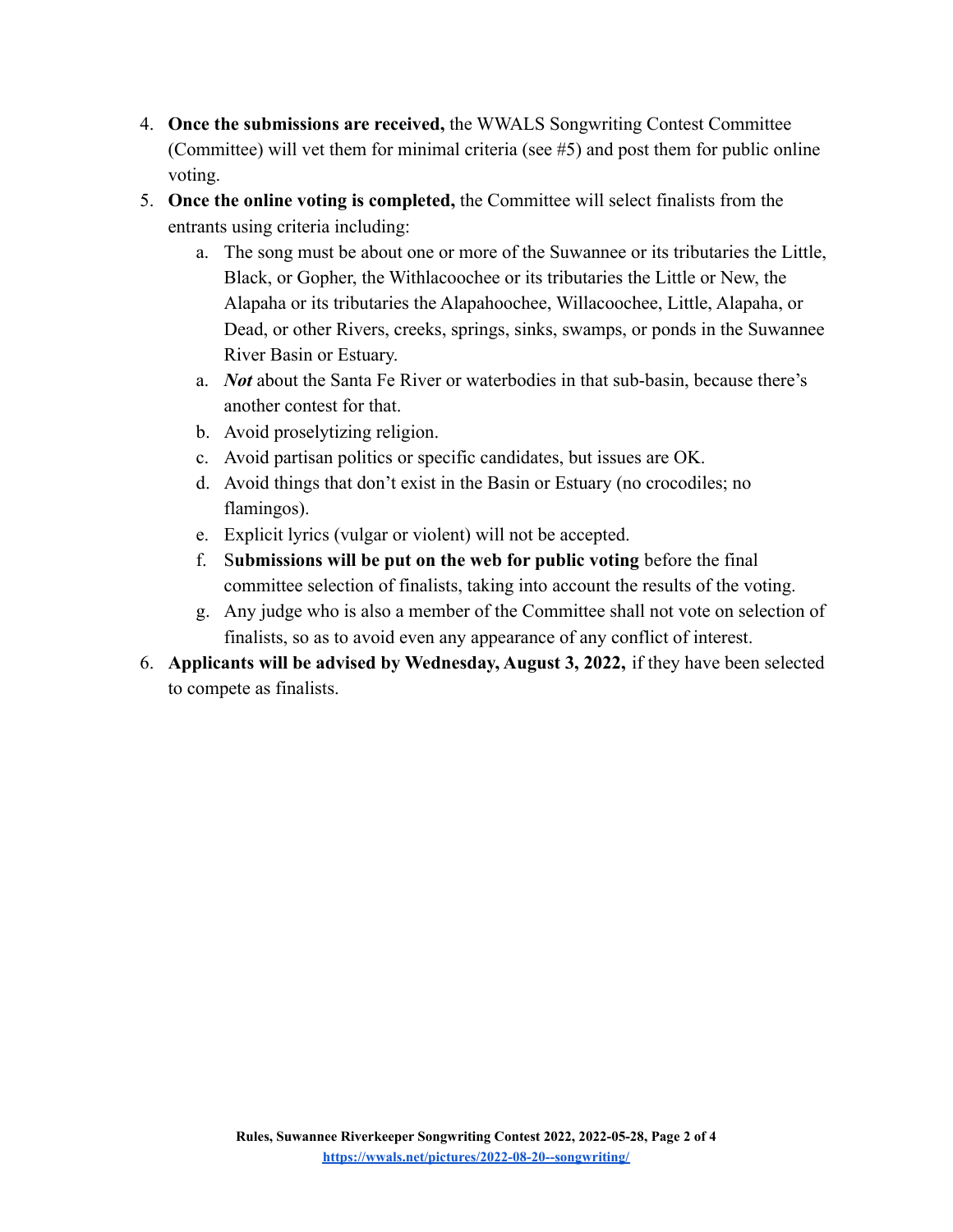- 7. A **stage plot** will be required for any performances utilizing more than one musician and should be received by WWALS before the Contest.
- 8. Finalists agree to perform their song at **the Songwriting Contest, which begins at 7PM on Saturday, August 20, 2021**, at the Turner Center Art Park, 605 North Patterson Street, Valdosta, Georgia, 31601, just north of the Annette Howell Turner Center for the Arts.
	- a. The Committee reserves the right to change the precise start and end time of the Contest.
	- **b. Finalists must arrive at the venue by two hours before the contest start time for sound check.**
	- c. Upon request, WWALS will pay mileage at the usual WWALS rate for finalists from 50 up to 125 miles from the venue.
- 9. **Criteria the judges will use for selecting winners** from the finalists include:
	- a. 5 pts. Integrity, historical value, and/or present value of the waters
	- b. 5 pts. Originality of lyrics
	- c. 5 pts. Originality of music
	- d. 5 pts. Performance
	- e. + Extra credit for:
		- i. 3 pts. Naming the most rivers (springs, etc.) in a way that shows their value (even just listing them counts).
		- ii. 3 pts. Storytelling: creating a narrative regarding the history and/or attributes of the Suwannee River Basin.